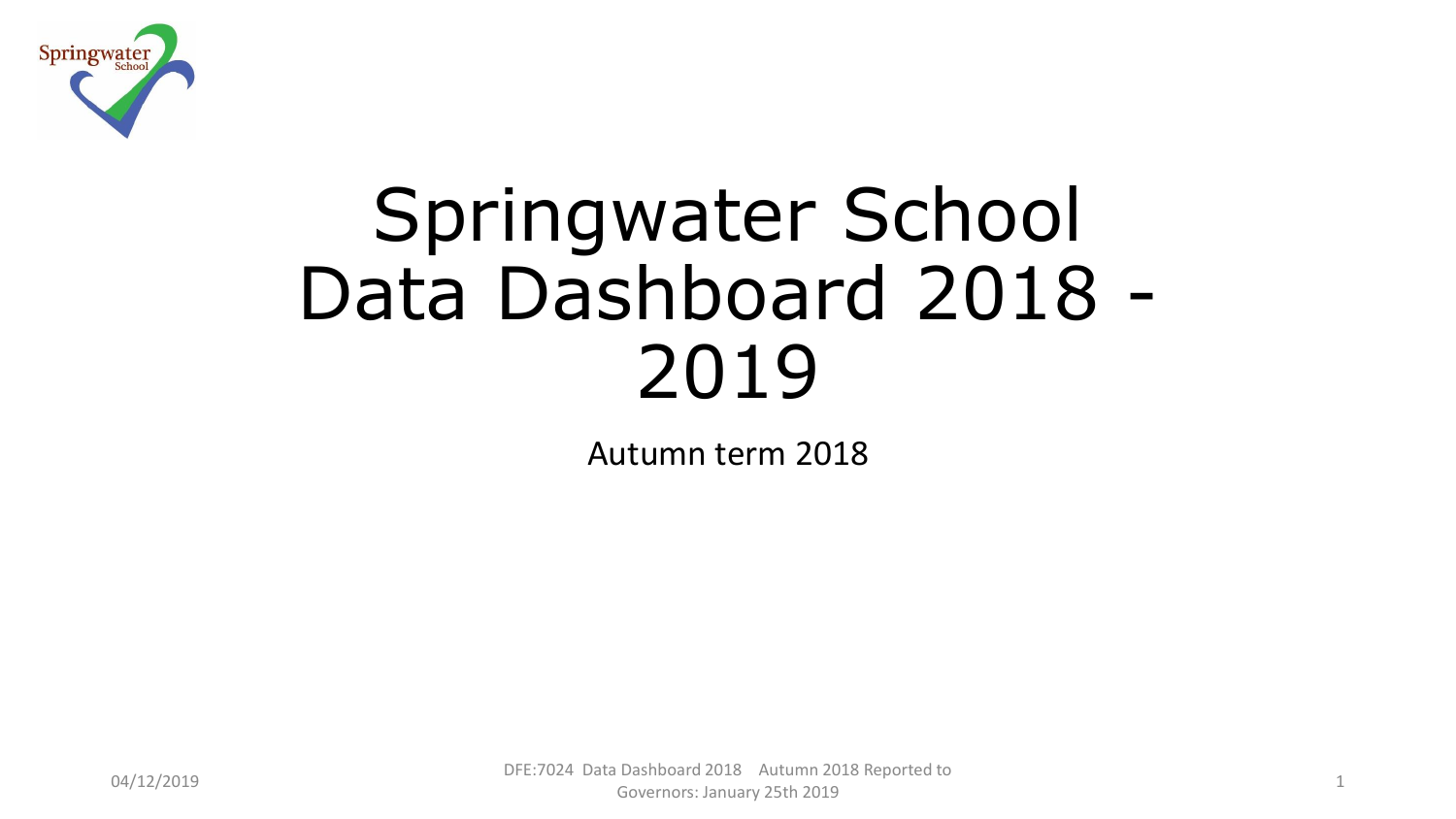

# Training Summary

- Throughout the terms school delivers a 'welcome' induction plus inductions for Springpoint, communication, moving and handling and medication and Springpoint
- OT seating, SALT and Pecs were delivered by SALT and OT and Buccal Midazolam and Vagal nerve stimulator were delivered by the nursing team. Also Gastrostomy and managing meds training and in November Ventricular peritoneal shunt training
- First Aid training on a rolling programme
- Makaton training for a small staff group
- Child protection is regularly delivered and certificates are kept in a central file
- Positive behaviour plans
- Team Teach training is delivered on a rolling programme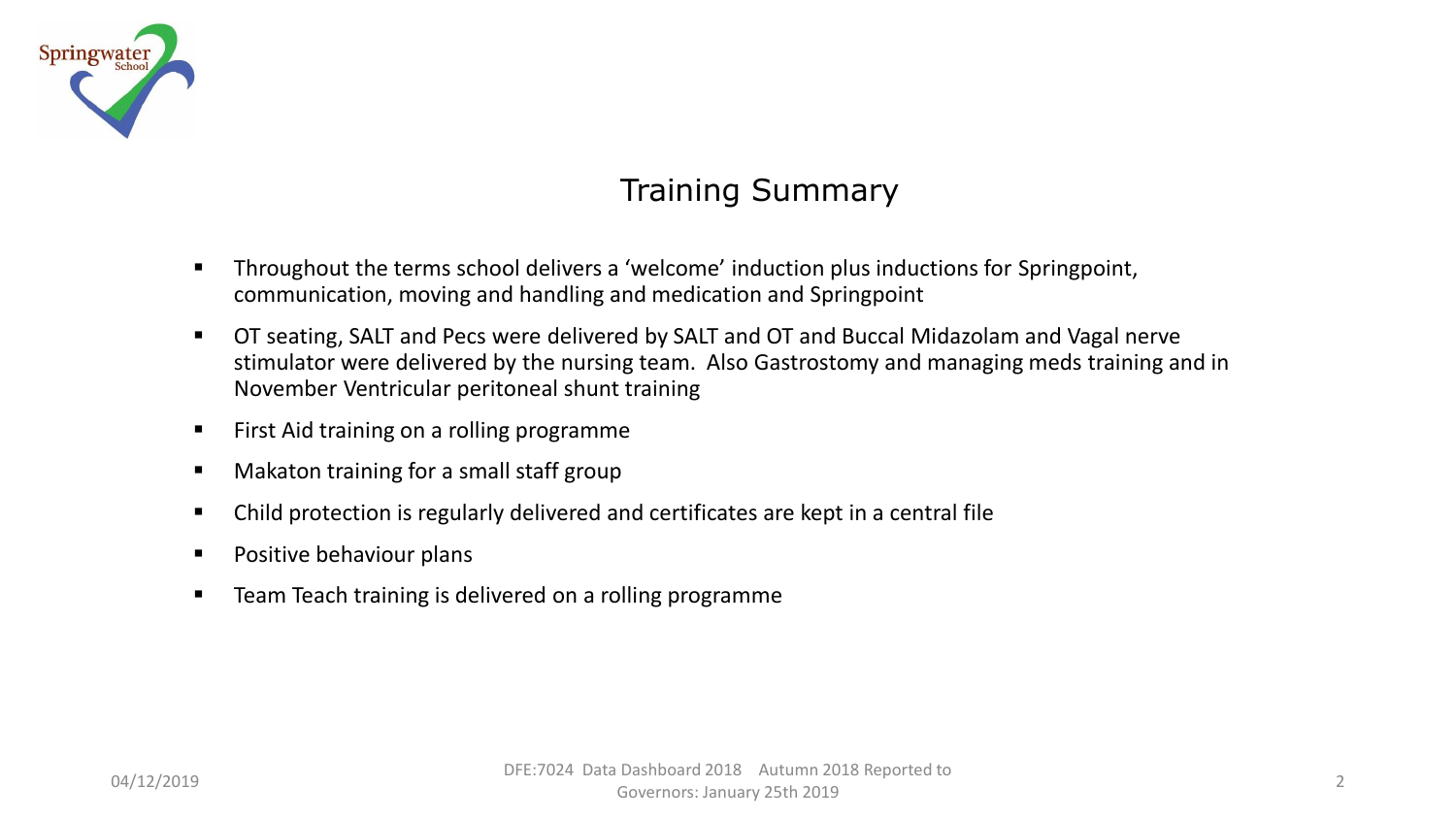

# Pupils on Roll



■ Autumn Term ■ Spring Term ■ Summer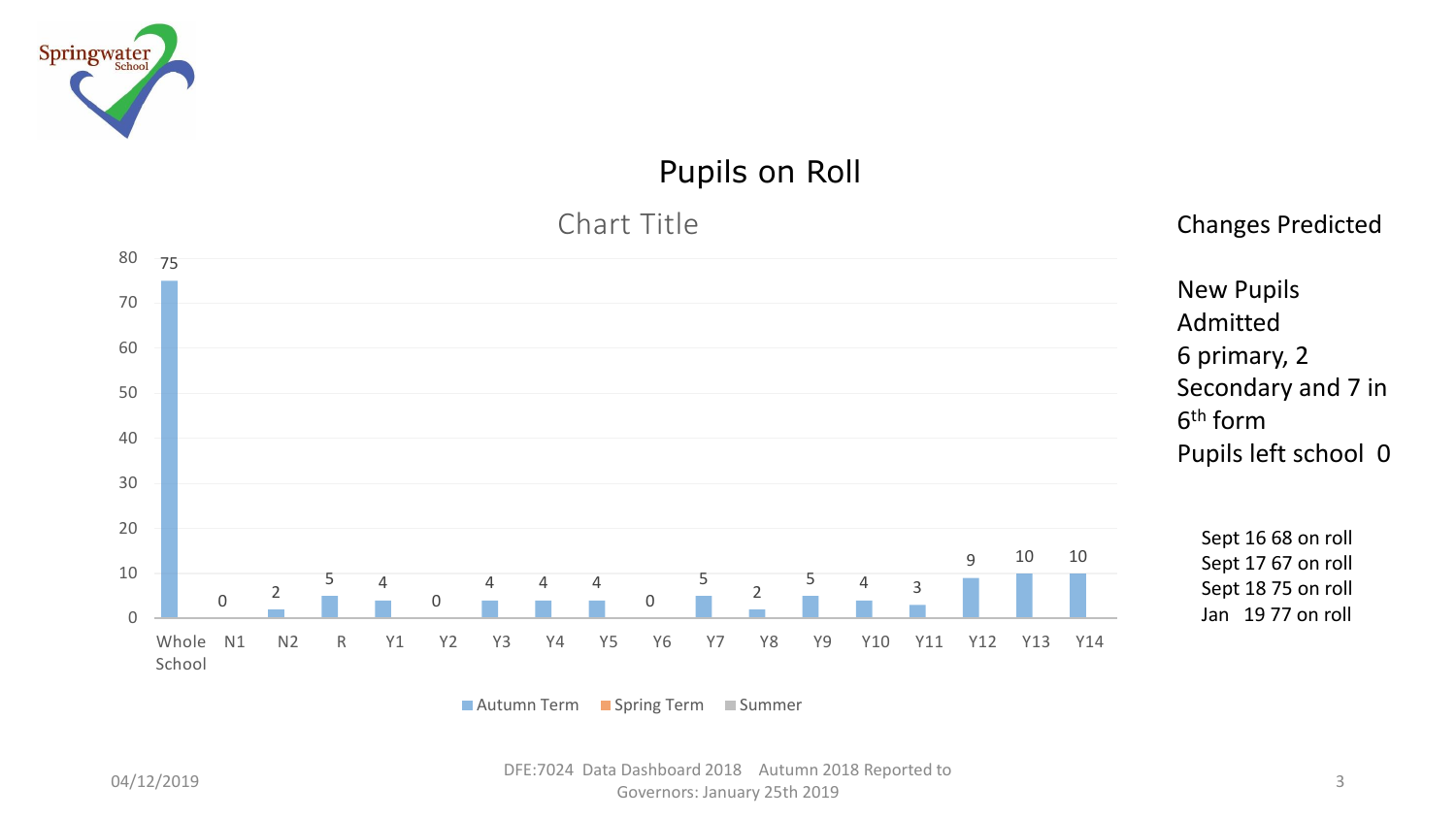

# Equalities Pupil Profile & SEN Needs

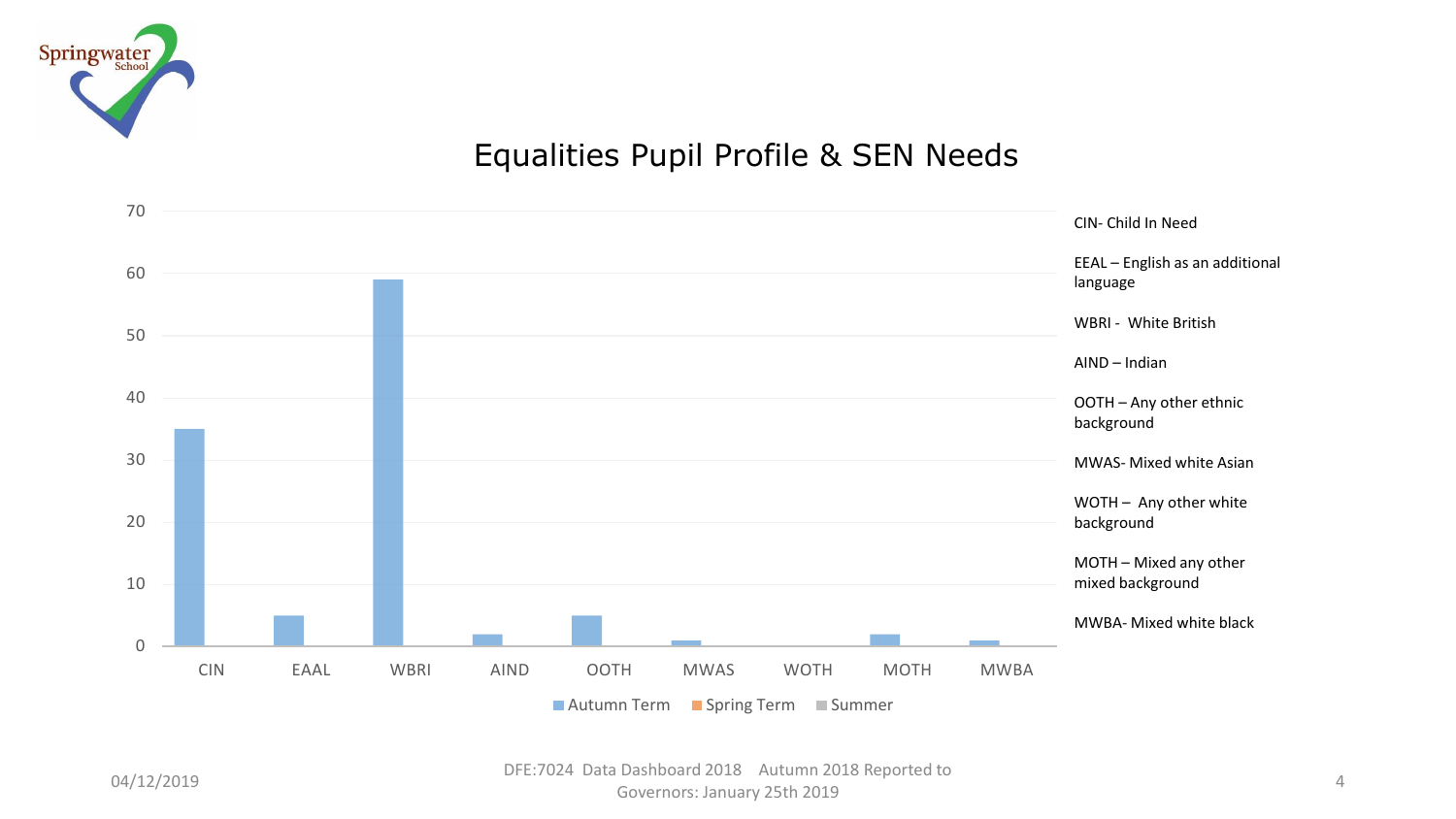

# SEN Needs Autumn 2018

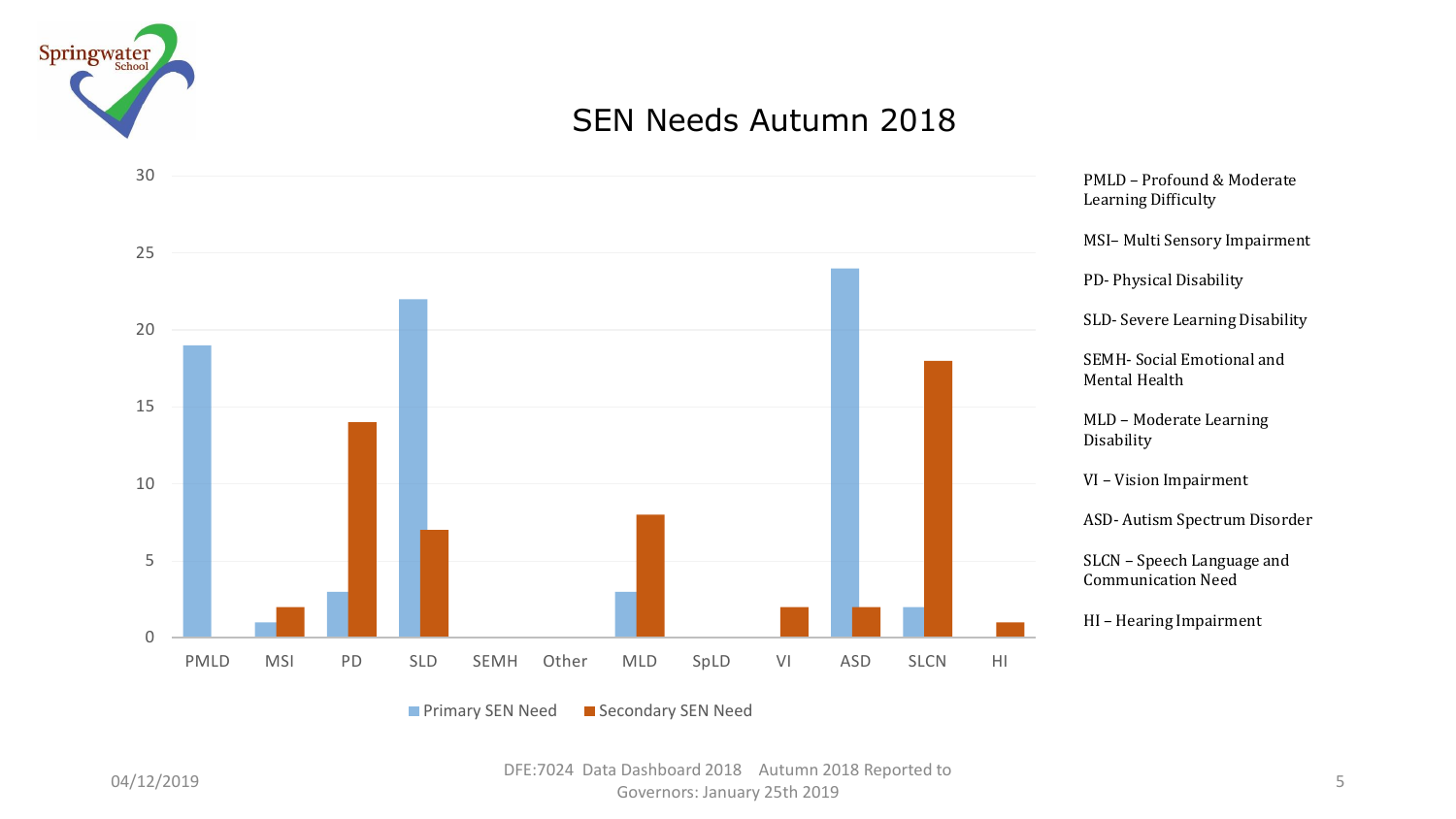

# No of Looked after children & Pupil Premium

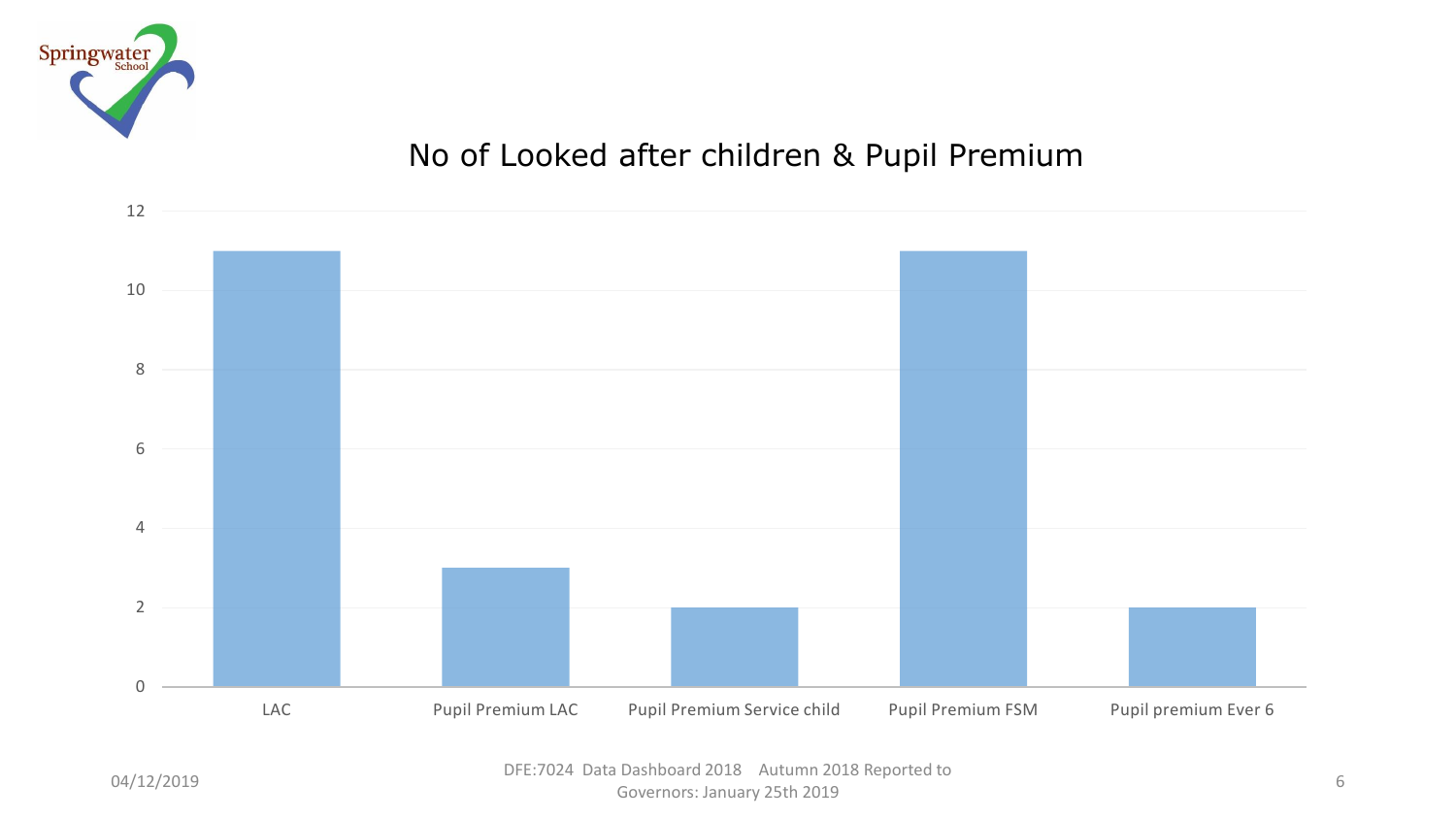



Governors: January 25th 2019 <sup>7</sup>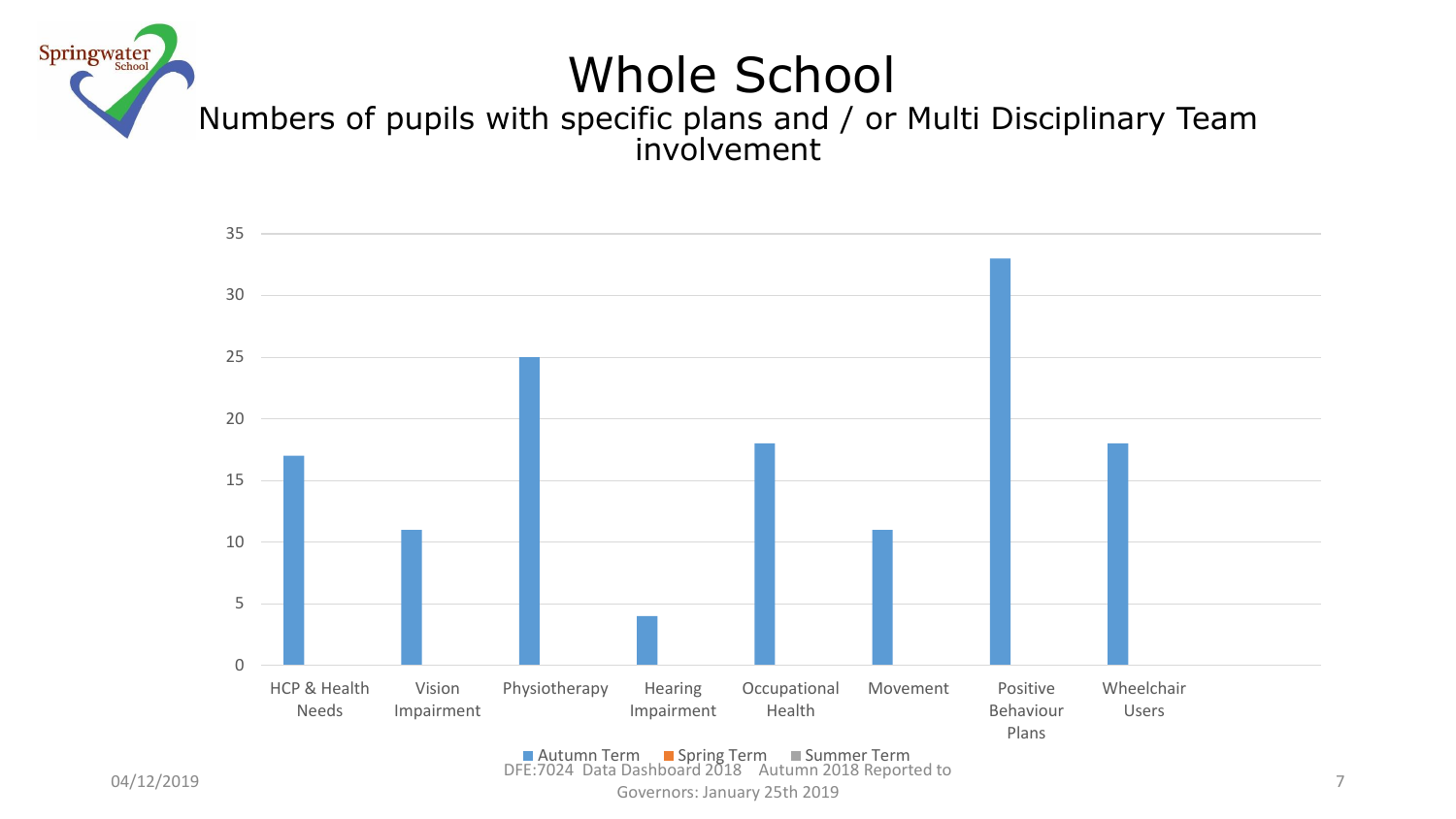# Whole School

EHCP's

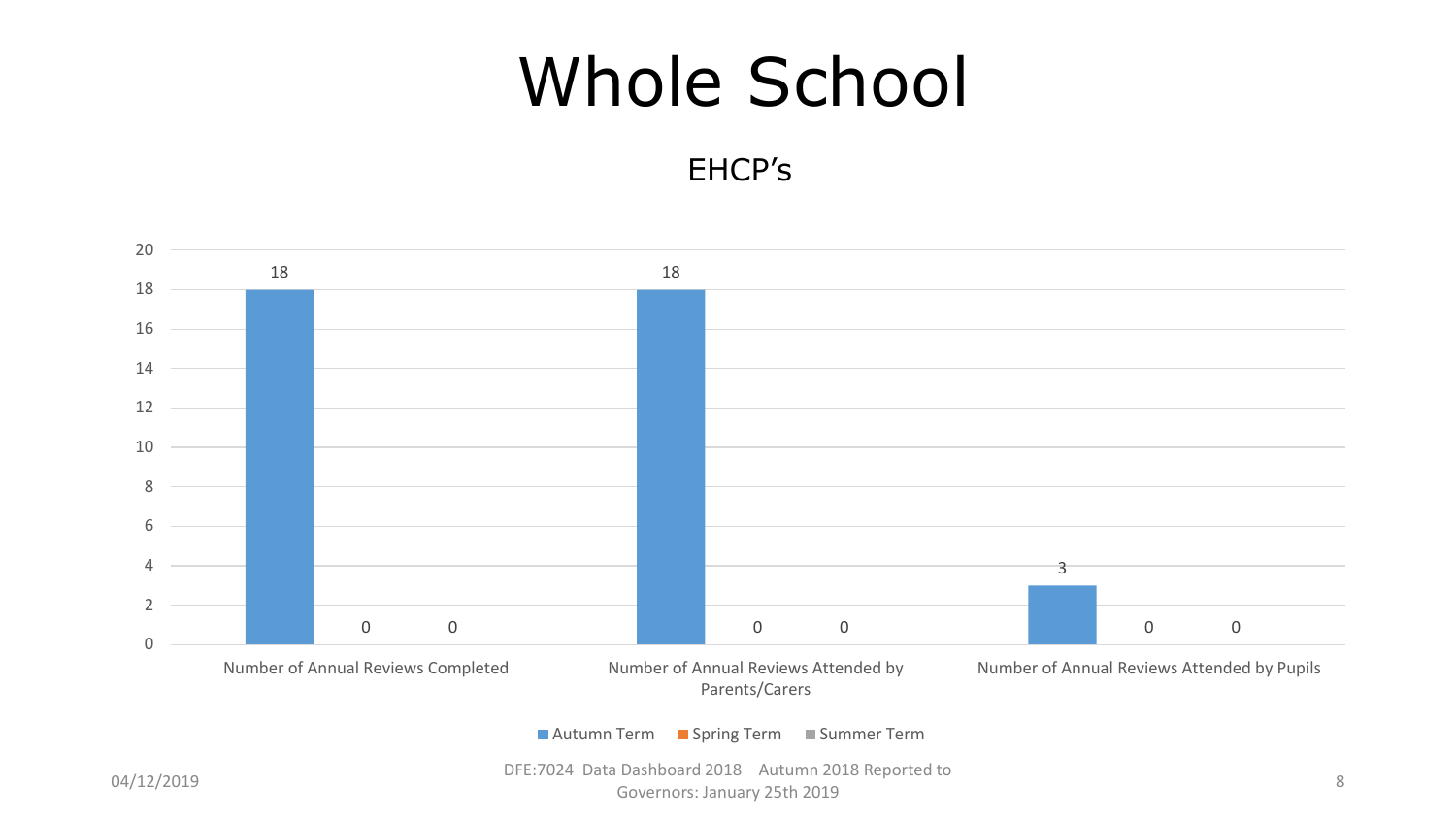

# Speech & Language Therapy Caseload



**M** On caseload

Adult SaLT caseload

**Pupil held on file without current/active** involvement

Information provided to enable understanding of Speech & Language caseload division

- **Capacity**: 42 students (under 18) on active SaLT caseload which is at capacity (based on current agreed SaLT hours).
- **Staffing: :** Annabelle covers 22 students in secondary and post-16. Wendy covers 16 students in primary. Megan Critchlow covers 4 students in primary. For 2018-19, extra revenue has been secured: out-of-area money has been allocated from the CCG and £2000 of Year 7 catch up money from Springwater, which has resolved the immediate capacity issue. Longer-term, a Service Level Agreement (SLA) should be commissioned so as the school grows, so does the therapeutic input.
- **SLCN group** meets termly. Led by Andrew Sudron, with Wendy Brotherton, Annabelle Calpin, Peter Manning, Kelly Simpson and Sandra Lai. Working on the School Development Plan to improve communication standards across the school. Needs budget for resources and staff time in order to drive forward change.
- **Feeding initiative**: working with NYCC, Sarah Edwards, Ruth Outhwaite (Chef) and Wendy to meet the needs of students on modified diets more effectively. £500 of equipment purchased by NYCC including industrial blender and flight trays (food sectioned separately on plastic plates). Food now pureed separately (e.g. just salmon, just carrot, just potato). Meetings on hold due to Ruth's illness. Feeding Clinics have restarted with dietetic, nursing and SaLT input termly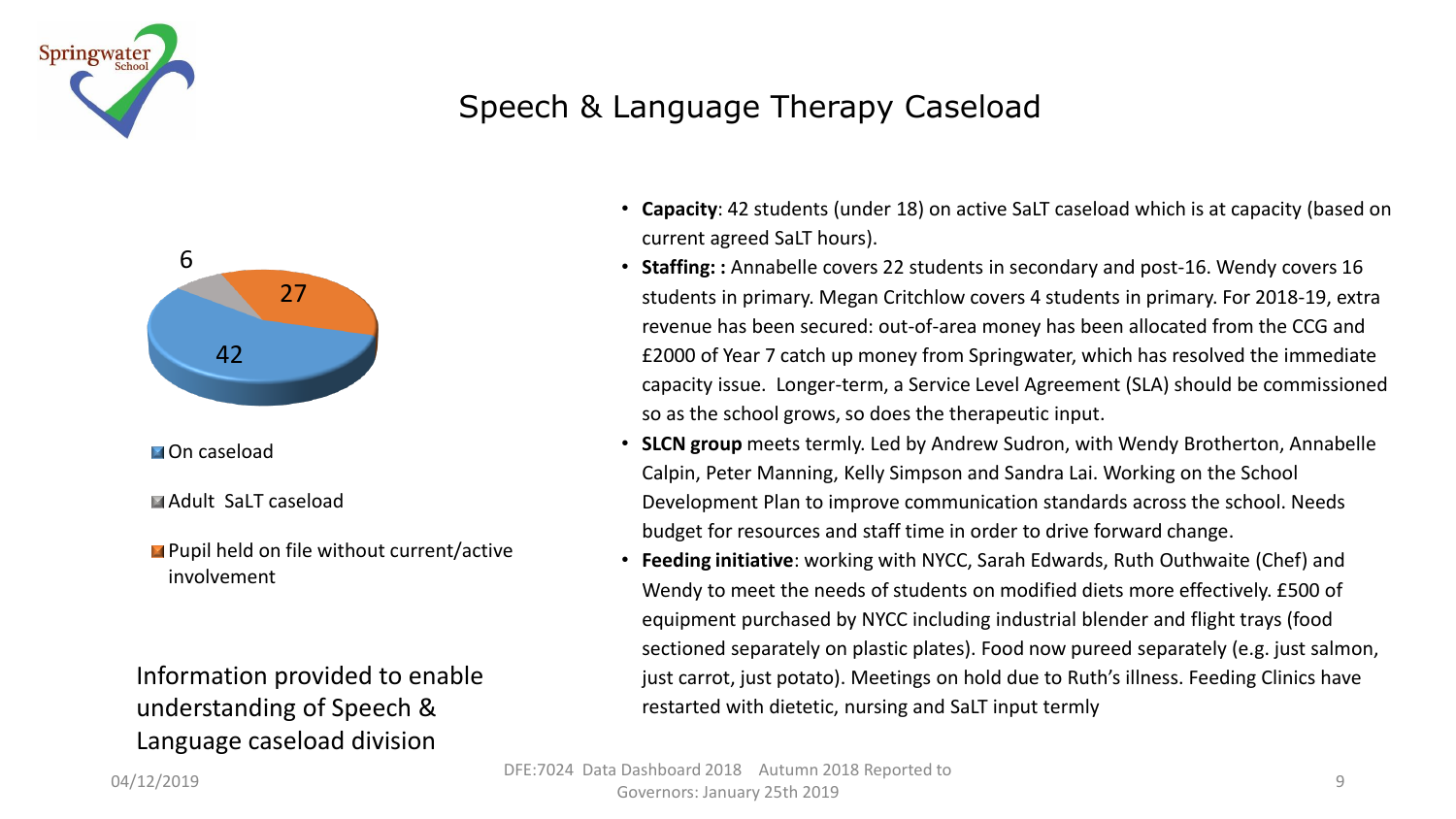

## Major Incidents Nursery – Year 6

### Major Incident Report (involving team teach)



■ Summer 18 ■ Autumn Term ■ Spring Term ■ Summer Term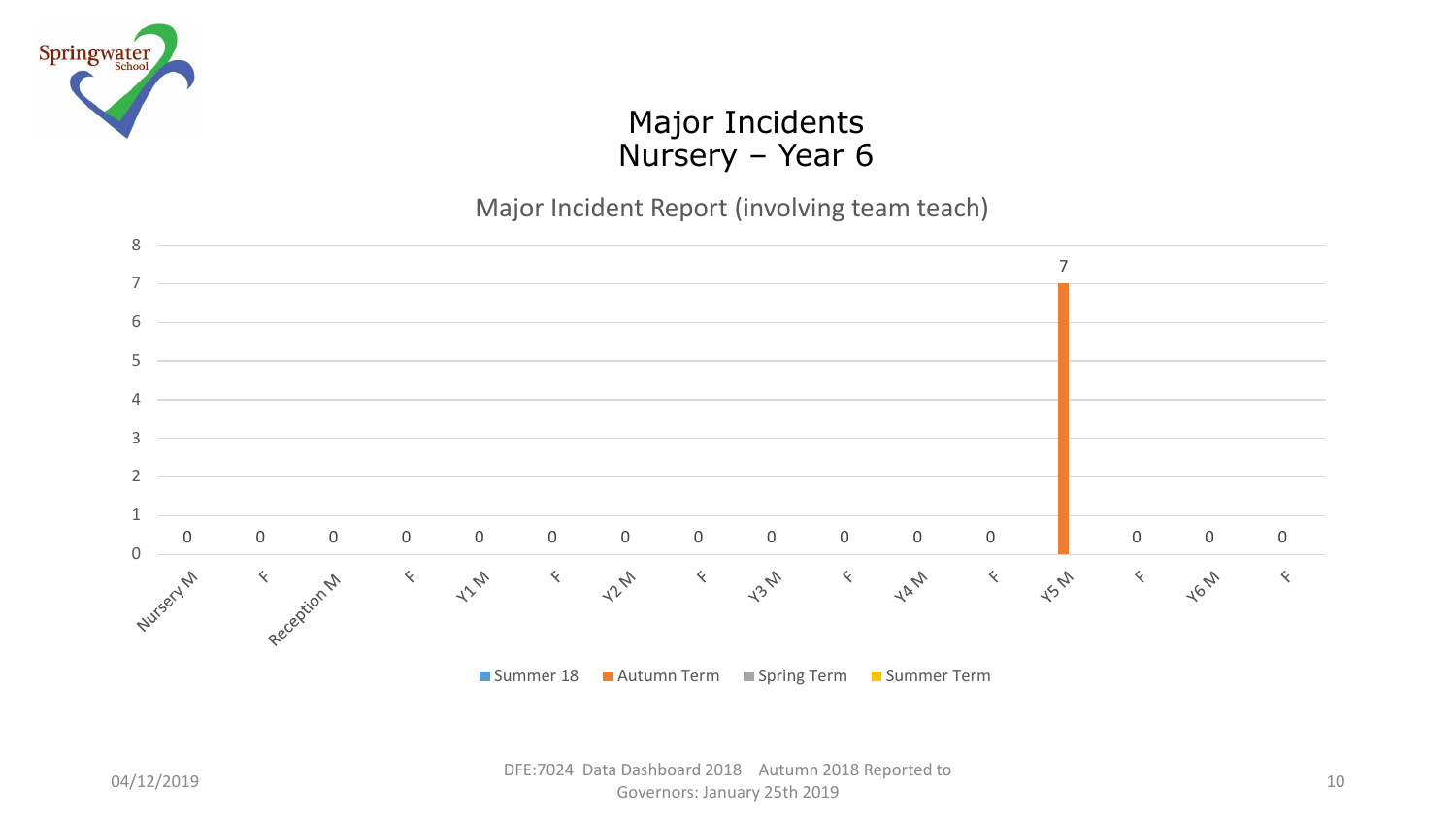

## Challenging Behaviour Nursery – Year 6

Challenging Behaviour Report



■ Summer 18 ■ Autumn Term ■ Spring Term ■ Summer Term

04/12/2019 DFE:7024 Data Dashboard 2018 Autumn 2018 Reported to a Dashboard 2016 - Adidmin 2016 Neported to 11 - 12 - 13 - 14 - 14 - 15 - 16 - 16 - 17 - 17 - 17 - 11 - 11 - 1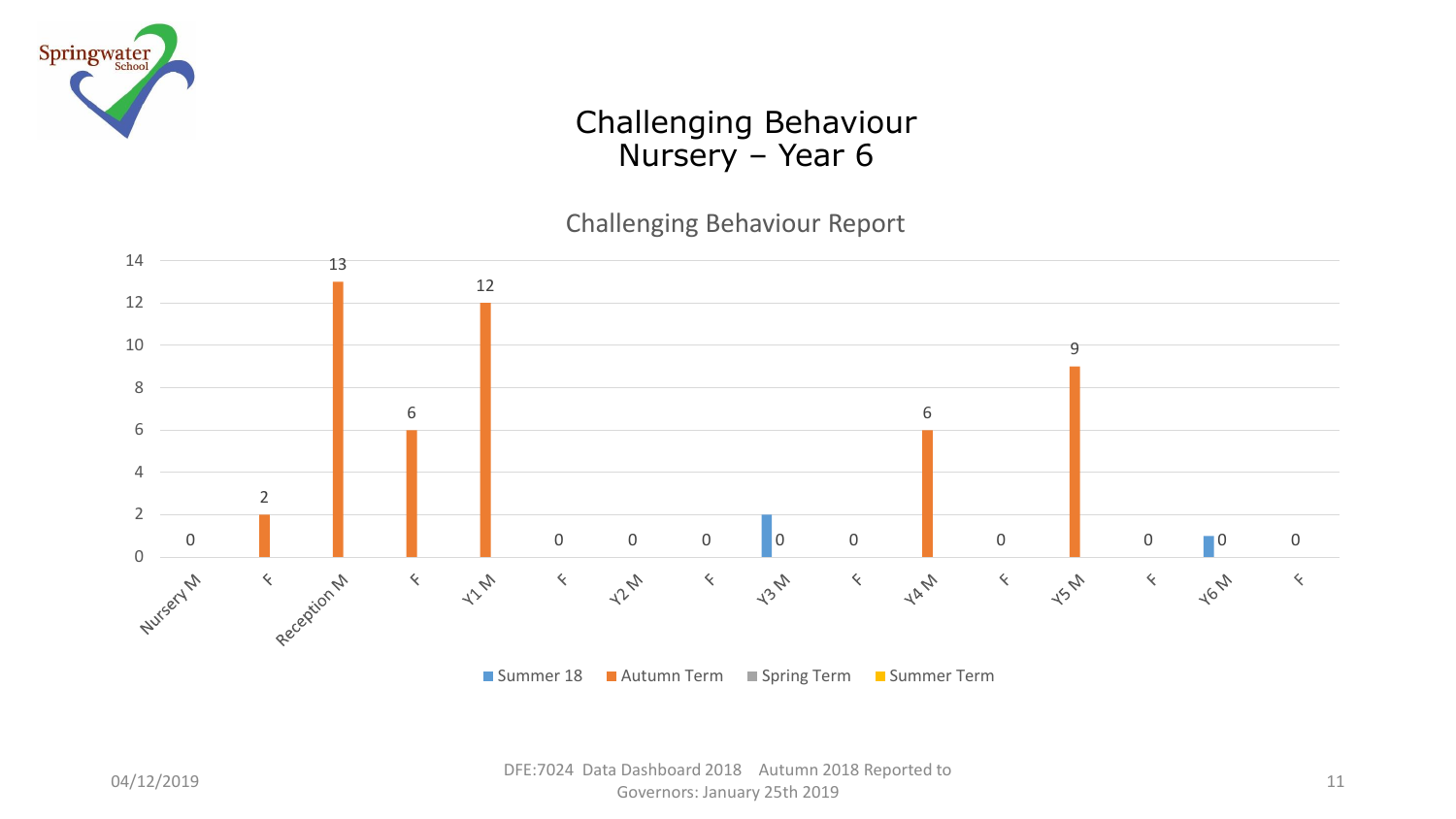

## Major Incidents Y7 – Y14

### Major Incident Report (involving team teach)

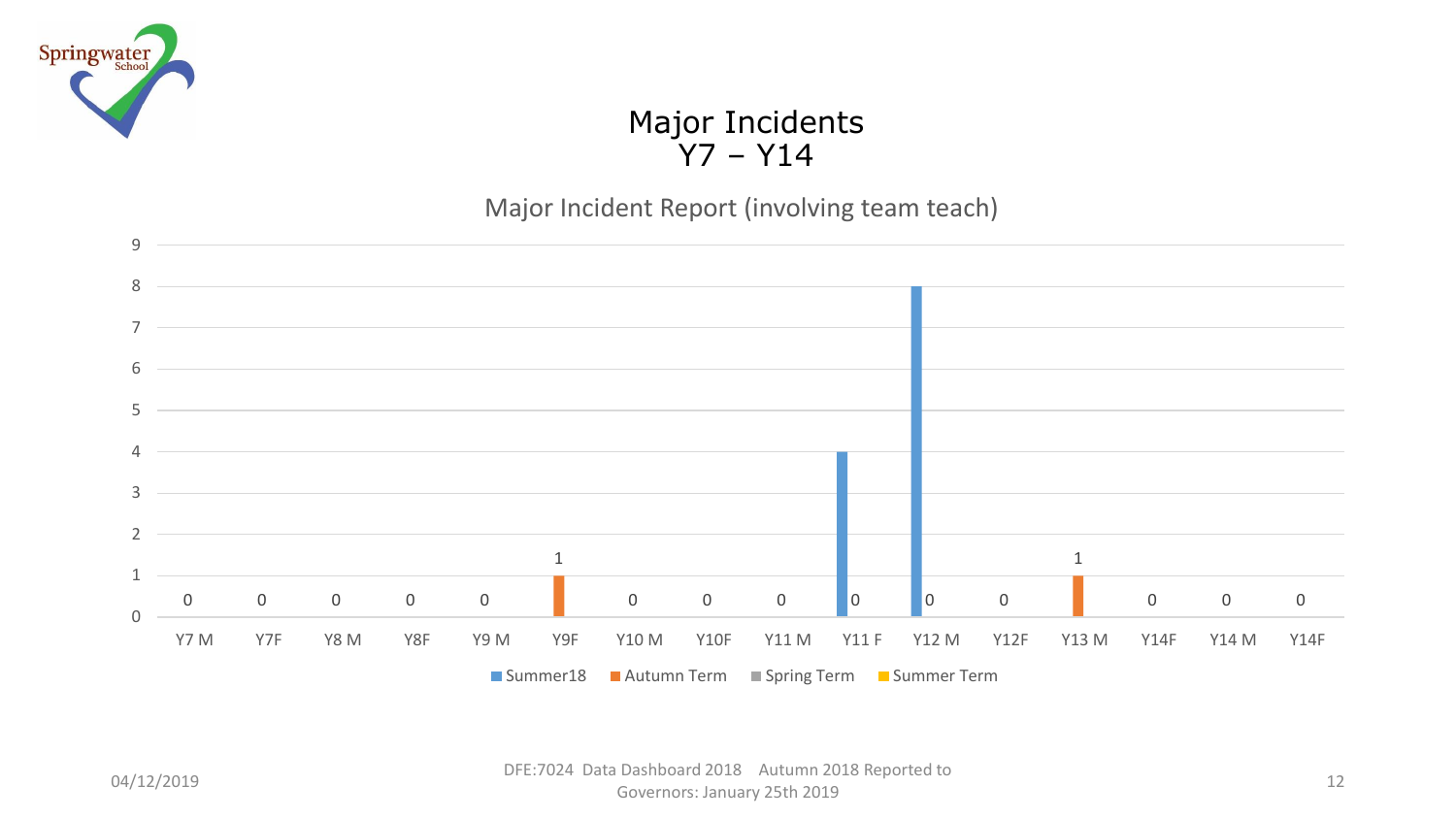

## Challenging Behaviour  $\overline{Y}$ 7 – Y14

Challenging Behaviour Report

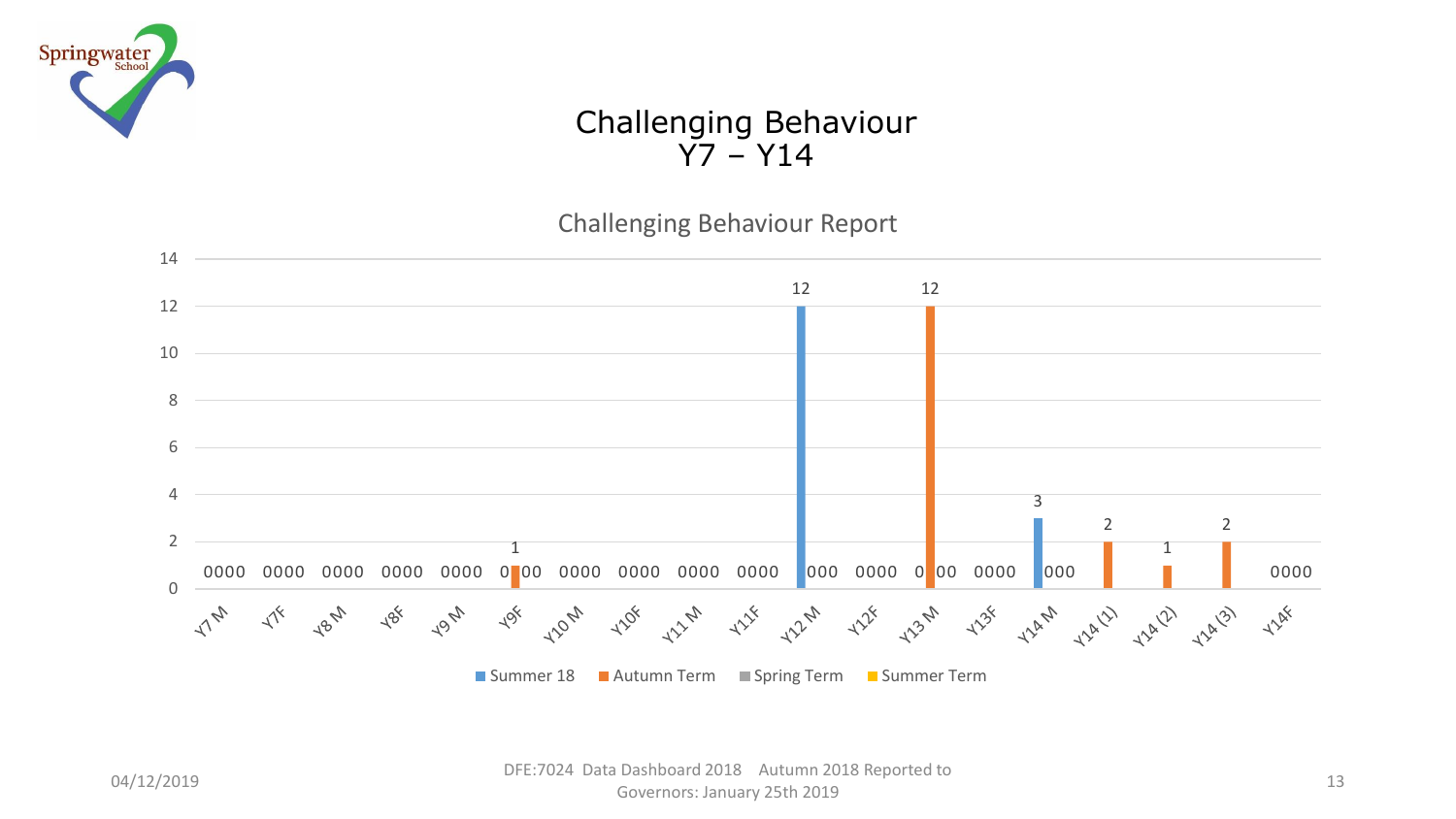

# Pupil Tracking for Attendance

Attendance by Category

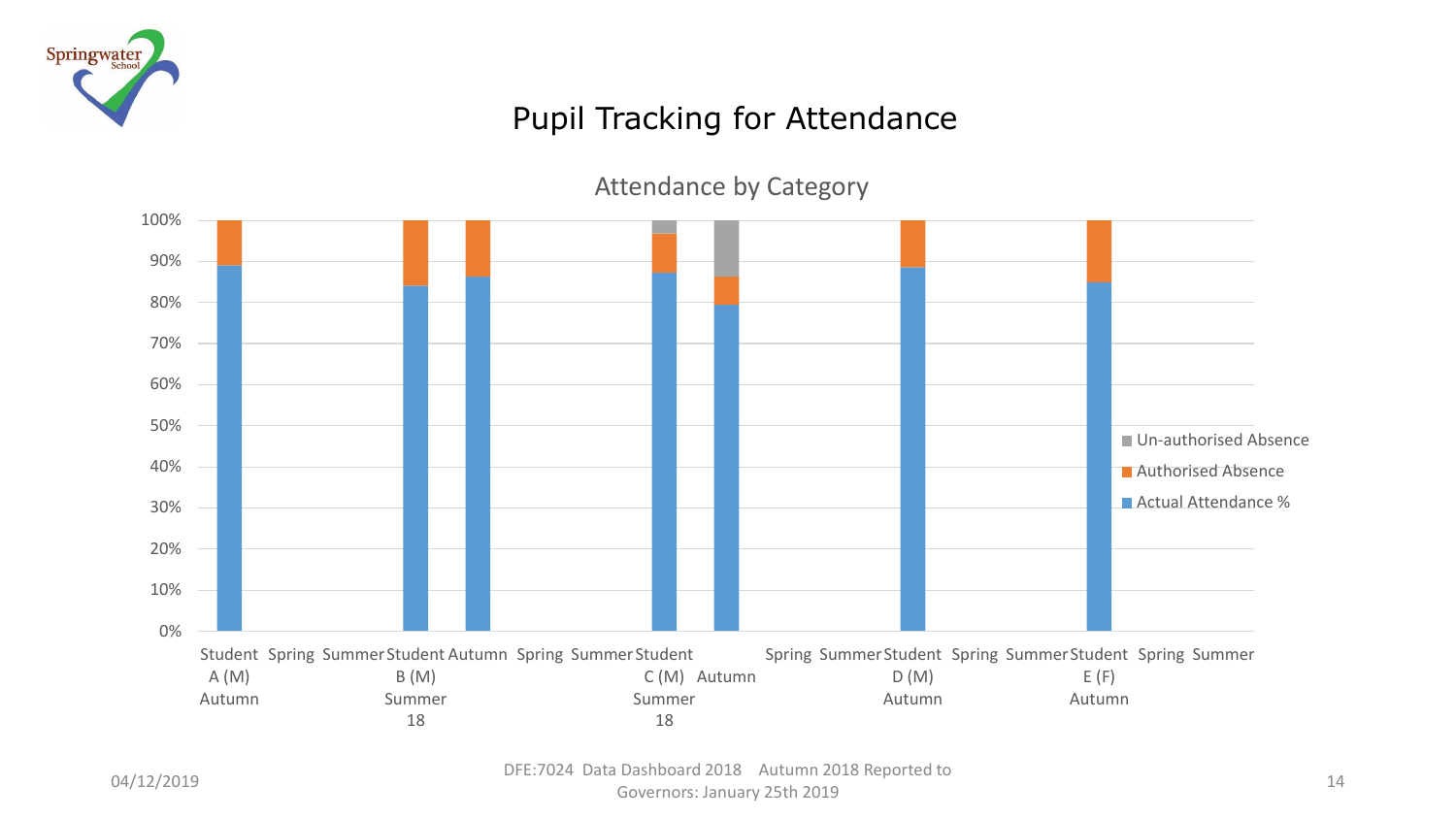## **Attendance comparison as a percentage**



#### 04/12/2019 DFE:7024 Data Dashboard 2018 Autumn 2018 Reported to a Dashboard 2016 - Addition 2016 Nepotted to 15<br>Governors: January 25th 2019 15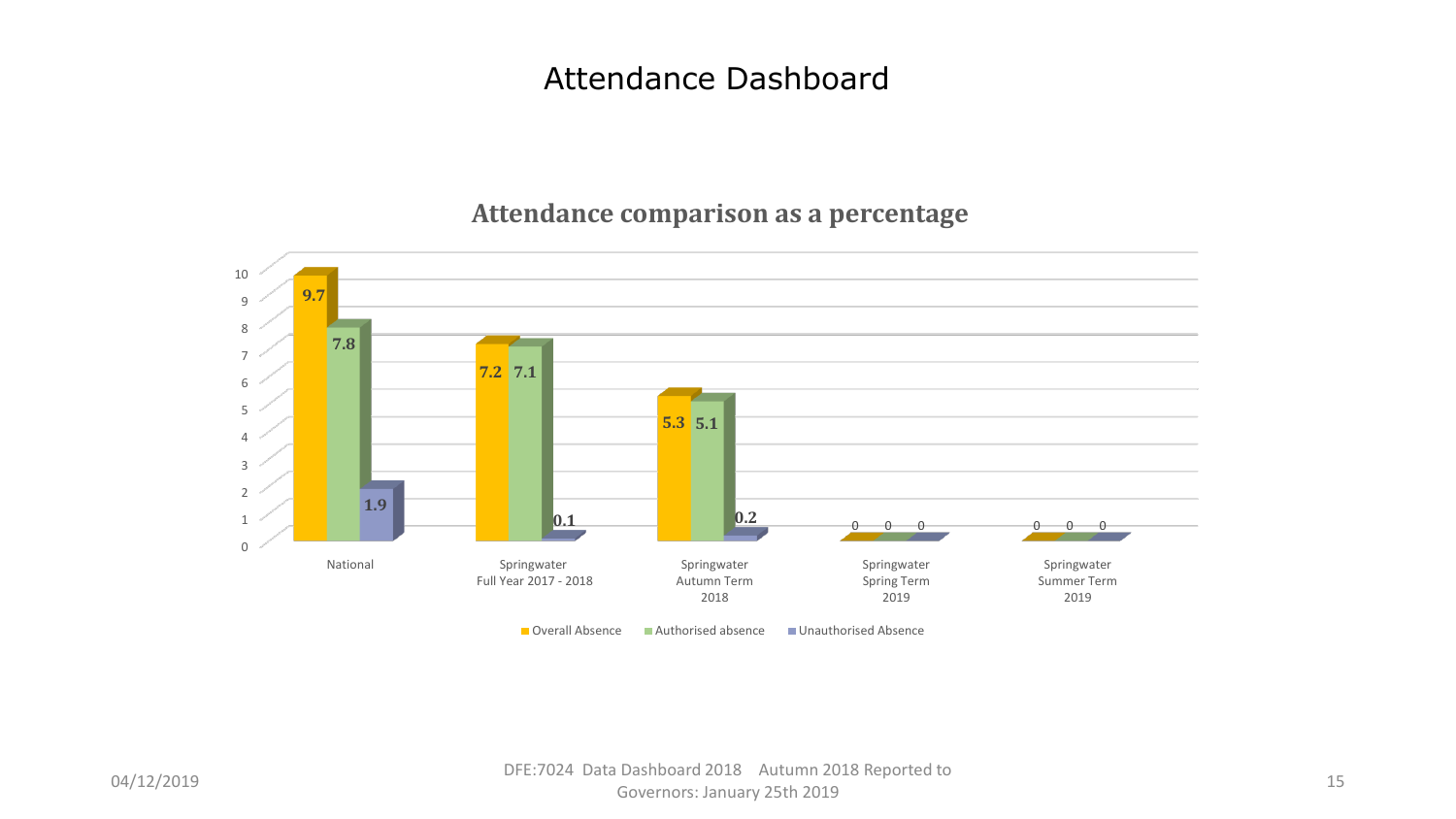



#### 04/12/2019 DFE:7024 Data Dashboard 2018 Autumn 2018 Reported to a Dashboard 2016 - Adidmin 2016 Neported to 16<br>Governors: January 25th 2019 - 16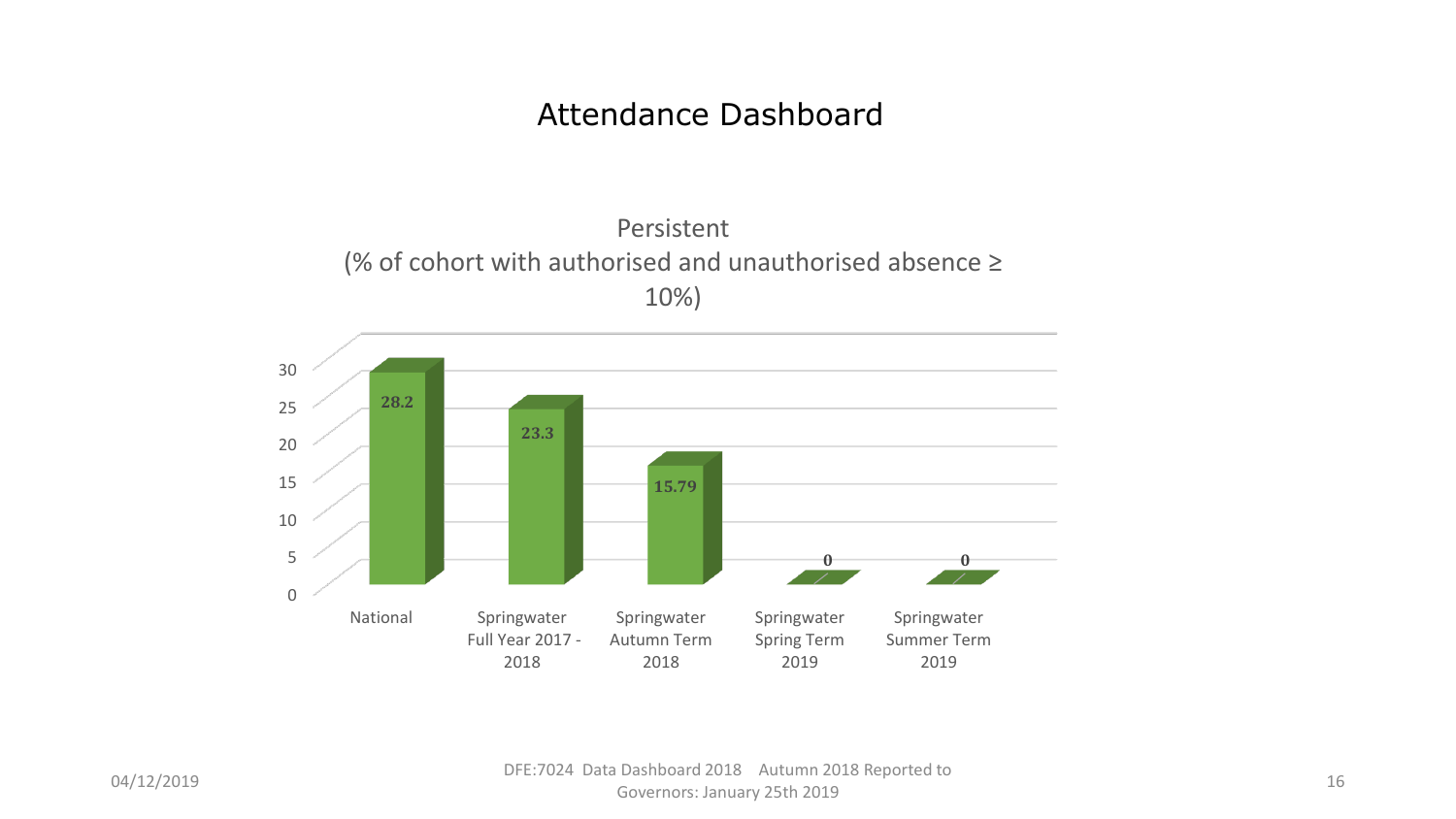

# **WHOLE SCHOOL ABSENCE TRENDS**



#### 04/12/2019 DFE:7024 Data Dashboard 2018 Autumn 2018 Reported to a Dashboard 2016 - Adidmin 2016 Reported to 1988 - 1989 - 1989 - 1989 - 1989 - 1989 - 1989 - 1989 - 1989 - 19<br>Governors: January 25th 2019